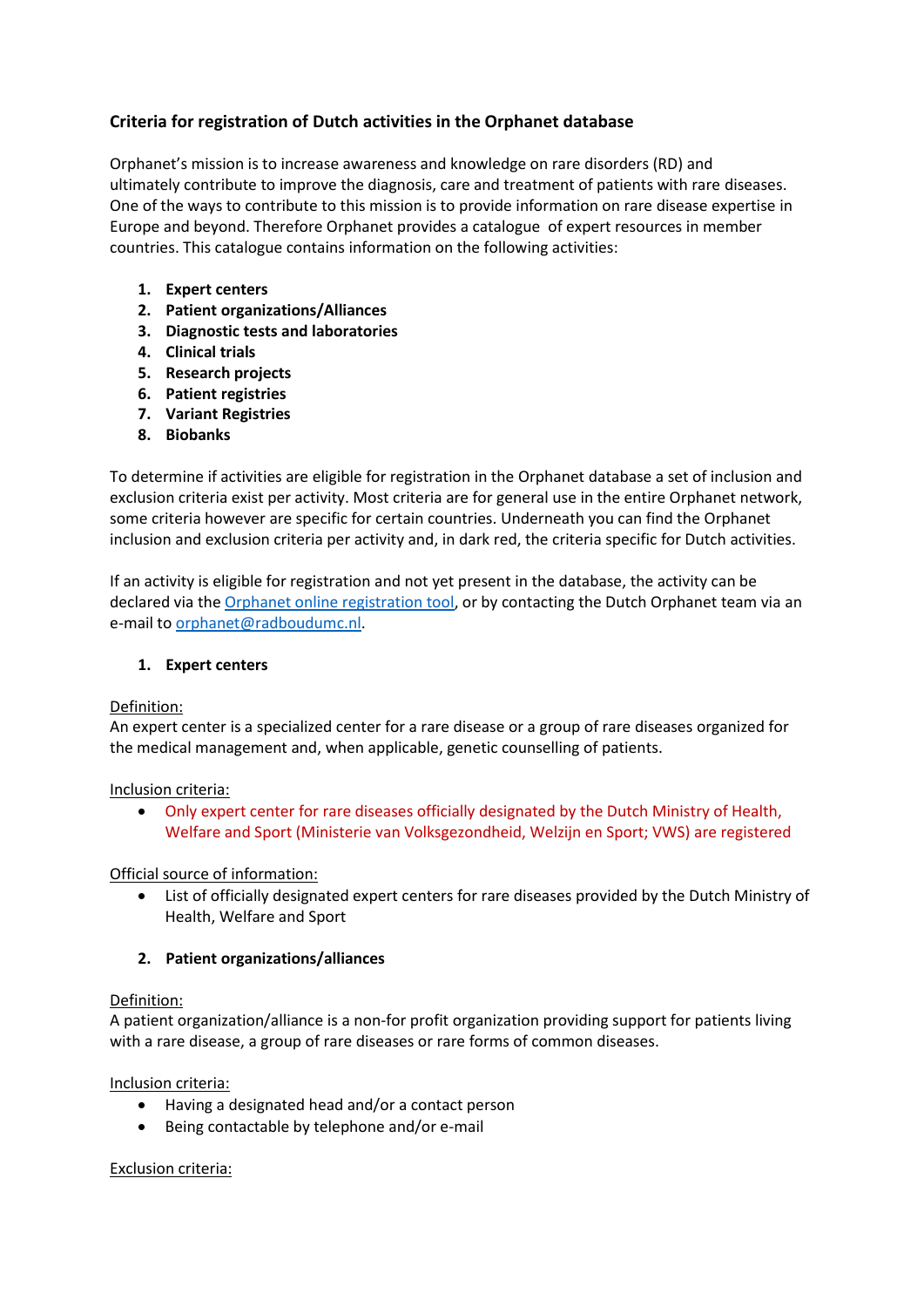- Fund-raising trust / foundation that helps one or several patients with no real advice or help given to others
- Research funding trust / foundation
- Blog and/or forum only

# **3. Diagnostic tests and laboratories**

## Definition:

A diagnostic tests is a test performed by a medical laboratory in a clinical setting.

General Inclusion criteria:

• Only tests requiring specific technical competence should be included

## Specific inclusion criteria:

- Molecular genetics:
	- $\circ$  Only tests offered by medical laboratories that are part of the Vereniging Klinisch Genetische Laboratoriumdiagnostiek (VKGL) are registered
- Cytogenetics:
	- o Molecular cytogenetic analyses like FISH, MLPA or array-CGH are registered only if they are designed for specific microdeletion/microduplication syndromes. Tests for chromosome number anomalies and ring chromosomes done by FISH (e.g. Trisomy 11) are not registered as their detection does not require a specific expertise in molecular cytogenetics
- Biochemical genetics:
	- o Only tests requiring special metabolic investigation and allowing for establishing a diagnosis of a rare disease should be considered: enzyme assays, key metabolite analyses or functional assays when required
- Bacteriology, virology, parasitology and mycology:
	- o If the country has centers/laboratories of reference for infectious diseases, only their tests should be listed for a given disease

# **4. Clinical trials**

# Definition:

A clinical trial is an interventional study evaluating a drug, medical device, protocol, gene therapy, cell therapy or a vaccine, explicitly focused on a rare disease or a group of rare diseases and authorized by the national regulatory authorities.

Exclusion criteria:

- Non-interventional/observational study or pre-clinical study
- Clinical trial on a common disease which has rare forms
- Clinical trial evaluating an intervention other than a drug, medical device, protocol, gene therapy, cell therapy or a vaccine (e.g. surgery or behavioral therapy)
- Clinical trials not authorized by the national regulatory authorities

# Official sources of information:

- List of clinical trials funded by the Dutch IRDiRC consortium member The Netherlands Organisation for Health Research and Development (ZonMw) – list provided by ZonMW
- List of clinical trials present in the WHO's International Clinical Trials Registry Platform (ICTRP) database – list provided by ICTRP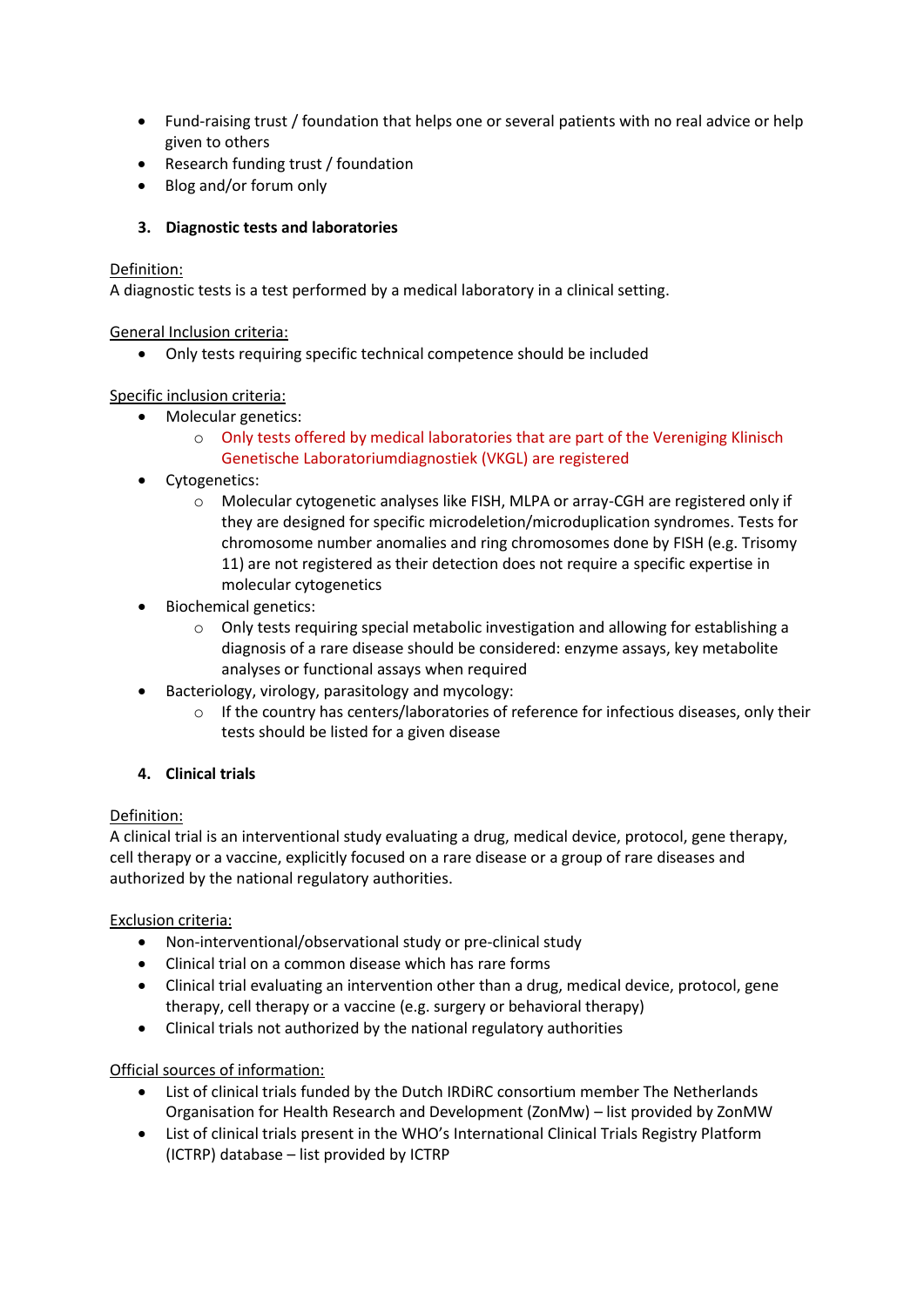## **5. Research projects**

## Definition:

A research project is an ongoing and unpublished project explicitly focused on a rare disease or a group of rare diseases, either funded by a funding body (public/private and for profit/not for profit) with a scientific committee performing a competitive selection of research projects, or by the regular national research funding.

## Inclusion criteria:

- Terminated research projects that started after ZonMW joined the IRDiRC consortium (2012) are also registered for analyses purposes
- Observational clinical trial

## Exclusion criteria:

- Studies on general aspects of a common disease which has rare forms (e.g. Parkinson disease, Alzheimer disease, Breast cancer)
- Studies that are too fundamental: no specific disease or a general title including some rare diseases
- Studies that could one day be applicable in the field of rare diseases but don't have that focus currently

## Official sources of information:

- List of research projects funded by the Dutch IRDiRC member The Netherlands Organisation for Health Research and Development (ZonMw) – list provided by ZonMW
- List of research projects funded by the European Joint Programme on Rare Diseases (EJP RD) – list provided by EJP RD

## **6. Patient registries**

### Definition:

A patient registry is a collection of standardized information (medical and other, entered by clinicians and/or patients) about individual persons, collected in a systematic and comprehensive way for clear purposes and objectives to facilitate clinical and epidemiological research and the monitoring of care provision and therapeutic interventions for a particular rare disease, a group of rare diseases, or a rare form of a common disease, and that serves one or more predetermined scientific, clinical, or policy purposes.

### Exclusion criteria:

- A study performed by recruitment of patients of a registry
- A patient registry for common disease(s)
- The clinical data collection was not performed in a systematic way (e.g. single-center database, private clinical data collection)

## **7. Variant registries**

### Definition:

A variant registry is a systematic data collection on gene variants described as responsible for a rare disease or group of rare diseases with on online interface, governed by an identified person.

### Exclusion criteria:

• A collection of gene variants without associated phenotype